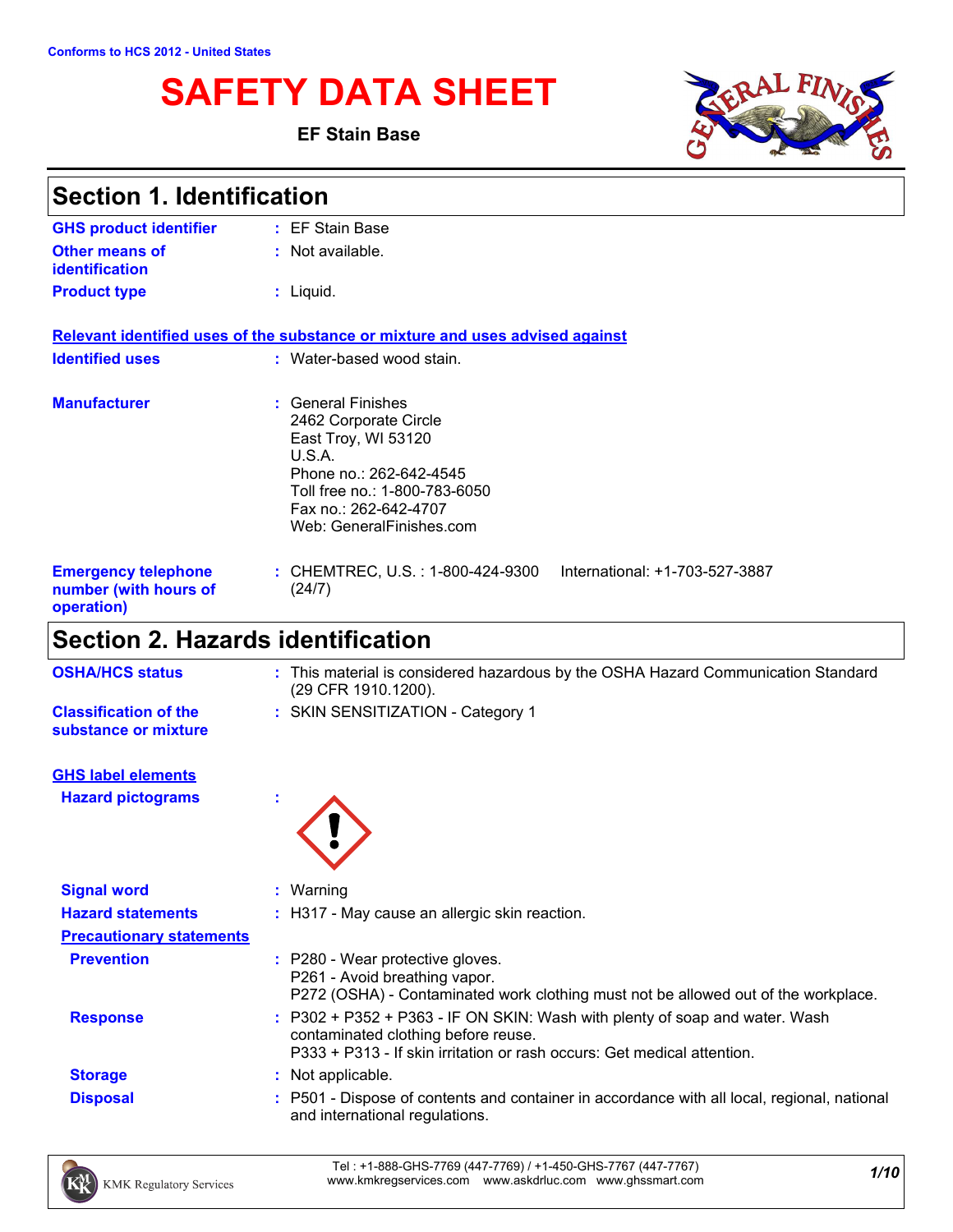

### **Section 2. Hazards identification**

**Hazards not otherwise classified**

**:** None known.

### **Section 3. Composition/information on ingredients**

| Substance/mixture     | : Mixture        |
|-----------------------|------------------|
| Other means of        | : Not available. |
| <b>identification</b> |                  |

#### **CAS number/other identifiers**

| <b>CAS</b> number   | : Not applicable. |
|---------------------|-------------------|
| <b>Product code</b> | : Not available.  |

| <b>Ingredient name</b>                                                                                                                                        |                    | <b>CAS number</b>     |  |
|---------------------------------------------------------------------------------------------------------------------------------------------------------------|--------------------|-----------------------|--|
| Propane-1,2-diol<br>-Reaction mass of: 5-Chloro-2-methyl-4-isothiazolin-3-one [EC no. 247-500-7] and 2-Methyl-2H<br>isothiazol-3-one [EC no. 220-239-6] (3:1) | 1≥3 - ≤5<br>< 0.06 | 57-55-6<br>55965-84-9 |  |

Any concentration shown as a range is to protect confidentiality or is due to batch variation.

**There are no additional ingredients present which, within the current knowledge of the supplier and in the concentrations applicable, are classified as hazardous to health or the environment and hence require reporting in this section.**

**Occupational exposure limits, if available, are listed in Section 8.**

### **Section 4. First aid measures**

#### **Description of necessary first aid measures**

| <b>Eye contact</b>  | : Immediately flush eyes with plenty of water, occasionally lifting the upper and lower<br>eyelids. Check for and remove any contact lenses. Continue to rinse for at least 20<br>minutes. Get medical attention if irritation occurs.                                                                                                                                                                                                                                                                                                                                                                                                                                                                                                                                                                                    |
|---------------------|---------------------------------------------------------------------------------------------------------------------------------------------------------------------------------------------------------------------------------------------------------------------------------------------------------------------------------------------------------------------------------------------------------------------------------------------------------------------------------------------------------------------------------------------------------------------------------------------------------------------------------------------------------------------------------------------------------------------------------------------------------------------------------------------------------------------------|
| <b>Inhalation</b>   | : Remove victim to fresh air and keep at rest in a position comfortable for breathing. If not<br>breathing, if breathing is irregular or if respiratory arrest occurs, provide artificial<br>respiration or oxygen by trained personnel. It may be dangerous to the person providing<br>aid to give mouth-to-mouth resuscitation. Get medical attention if adverse health effects<br>persist or are severe. If unconscious, place in recovery position and get medical<br>attention immediately. Maintain an open airway. Loosen tight clothing such as a collar,<br>tie, belt or waistband.                                                                                                                                                                                                                              |
| <b>Skin contact</b> | : Wash with plenty of soap and water. Wash contaminated clothing thoroughly with water<br>before removing it, or wear gloves. Continue to rinse for at least 20 minutes. Get<br>medical attention. In the event of any complaints or symptoms, avoid further exposure.<br>Wash clothing before reuse. Clean shoes thoroughly before reuse.                                                                                                                                                                                                                                                                                                                                                                                                                                                                                |
| <b>Ingestion</b>    | : Wash out mouth with water. Remove dentures if any. Remove victim to fresh air and<br>keep at rest in a position comfortable for breathing. If material has been swallowed and<br>the exposed person is conscious, give small quantities of water to drink. Stop if the<br>exposed person feels sick as vomiting may be dangerous. Do not induce vomiting<br>unless directed to do so by medical personnel. If vomiting occurs, the head should be<br>kept low so that vomit does not enter the lungs. Get medical attention if adverse health<br>effects persist or are severe. Never give anything by mouth to an unconscious person.<br>If unconscious, place in recovery position and get medical attention immediately.<br>Maintain an open airway. Loosen tight clothing such as a collar, tie, belt or waistband. |

### **Most important symptoms/effects, acute and delayed**

### **Eye contact :** No known significant effects or critical hazards. **Potential acute health effects**

- 
- **Inhalation :** No known significant effects or critical hazards.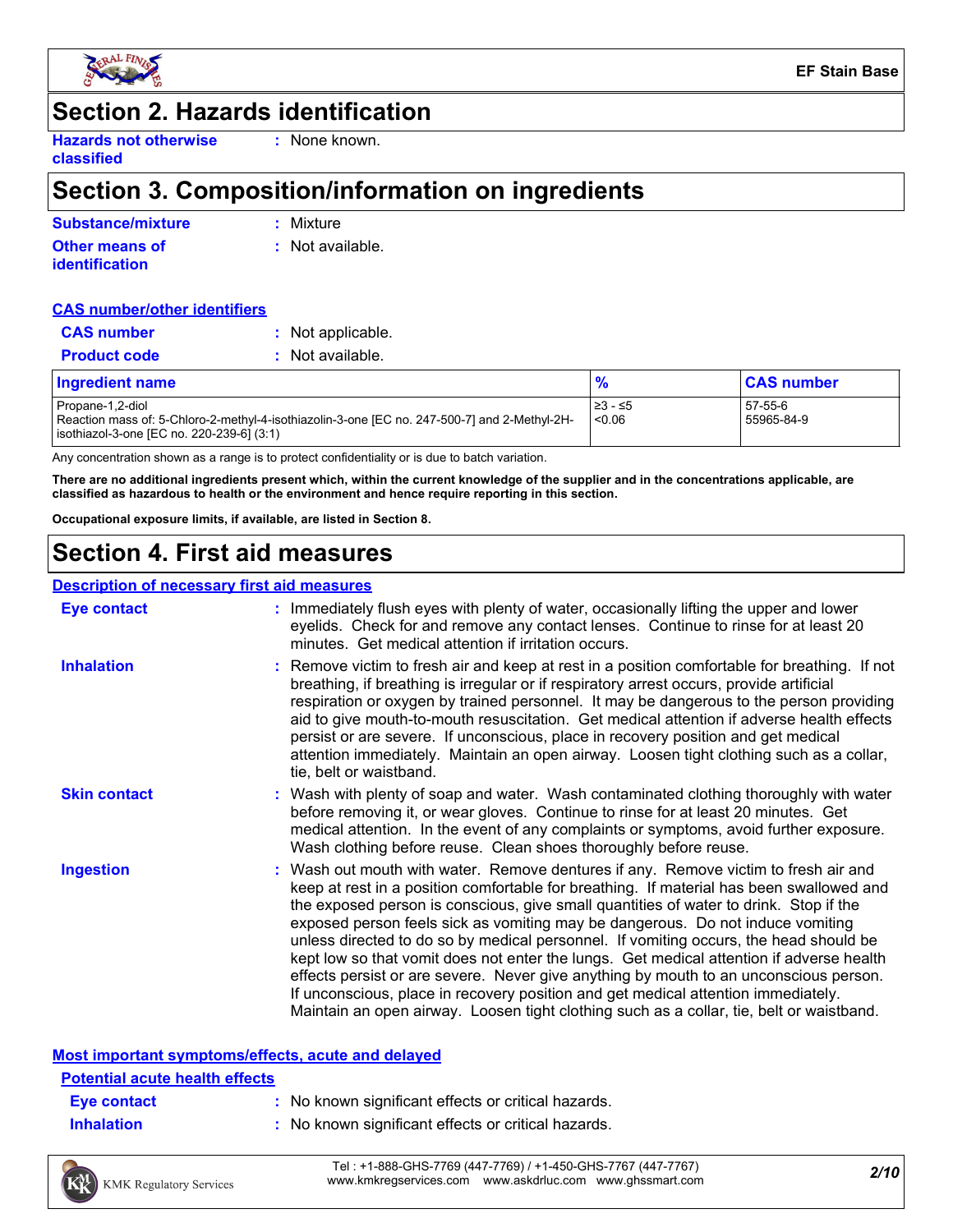

### **Section 4. First aid measures**

| <b>Skin contact</b>                 | : May cause an allergic skin reaction.                                                                                                                                                                                                                                |
|-------------------------------------|-----------------------------------------------------------------------------------------------------------------------------------------------------------------------------------------------------------------------------------------------------------------------|
| <b>Ingestion</b>                    | : No known significant effects or critical hazards.                                                                                                                                                                                                                   |
| <b>Over-exposure signs/symptoms</b> |                                                                                                                                                                                                                                                                       |
| Eye contact                         | : No known significant effects or critical hazards.                                                                                                                                                                                                                   |
| <b>Inhalation</b>                   | : No known significant effects or critical hazards.                                                                                                                                                                                                                   |
| <b>Skin contact</b>                 | : Adverse symptoms may include the following:<br>irritation<br>redness                                                                                                                                                                                                |
| <b>Ingestion</b>                    | : No known significant effects or critical hazards.                                                                                                                                                                                                                   |
|                                     | <u>Indication of immediate medical attention and special treatment needed, if necessary</u>                                                                                                                                                                           |
| Notes to physician                  | : Treat symptomatically. Contact poison treatment specialist immediately if large<br>quantities have been ingested or inhaled.                                                                                                                                        |
| <b>Specific treatments</b>          | : No specific treatment.                                                                                                                                                                                                                                              |
| <b>Protection of first-aiders</b>   | : No action shall be taken involving any personal risk or without suitable training. It may<br>be dangerous to the person providing aid to give mouth-to-mouth resuscitation. Wash<br>contaminated clothing thoroughly with water before removing it, or wear gloves. |
|                                     |                                                                                                                                                                                                                                                                       |

**See toxicological information (Section 11)**

### **Section 5. Fire-fighting measures**

| <b>Extinguishing media</b>                               |                                                                                                                                                                          |
|----------------------------------------------------------|--------------------------------------------------------------------------------------------------------------------------------------------------------------------------|
| <b>Suitable extinguishing</b><br>media                   | $\therefore$ In case of fire, use water spray (fog), foam, dry chemical or CO <sub>2</sub> .                                                                             |
| <b>Unsuitable extinguishing</b><br>media                 | : None known.                                                                                                                                                            |
| <b>Specific hazards arising</b><br>from the chemical     | : No specific fire or explosion hazard.                                                                                                                                  |
| <b>Hazardous thermal</b><br>decomposition products       | : Decomposition products may include the following materials:<br>carbon dioxide<br>carbon monoxide                                                                       |
| <b>Special protective actions</b><br>for fire-fighters   | : No special measures are required.                                                                                                                                      |
| <b>Special protective</b><br>equipment for fire-fighters | : Fire-fighters should wear appropriate protective equipment and self-contained breathing<br>apparatus (SCBA) with a full face-piece operated in positive pressure mode. |

### **Section 6. Accidental release measures**

**Personal precautions, protective equipment and emergency procedures**

| <b>For non-emergency</b><br>personnel | : No action shall be taken involving any personal risk or without suitable training. Keep<br>unnecessary and unprotected personnel from entering. Do not touch or walk through<br>spilled material. Avoid breathing vapor or mist. Provide adequate ventilation. Wear<br>appropriate respirator when ventilation is inadequate. Put on appropriate personal<br>protective equipment. |
|---------------------------------------|--------------------------------------------------------------------------------------------------------------------------------------------------------------------------------------------------------------------------------------------------------------------------------------------------------------------------------------------------------------------------------------|
| For emergency responders              | : If specialized clothing is required to deal with the spillage, take note of any information in<br>Section 8 on suitable and unsuitable materials. See also the information in "For non-<br>emergency personnel".                                                                                                                                                                   |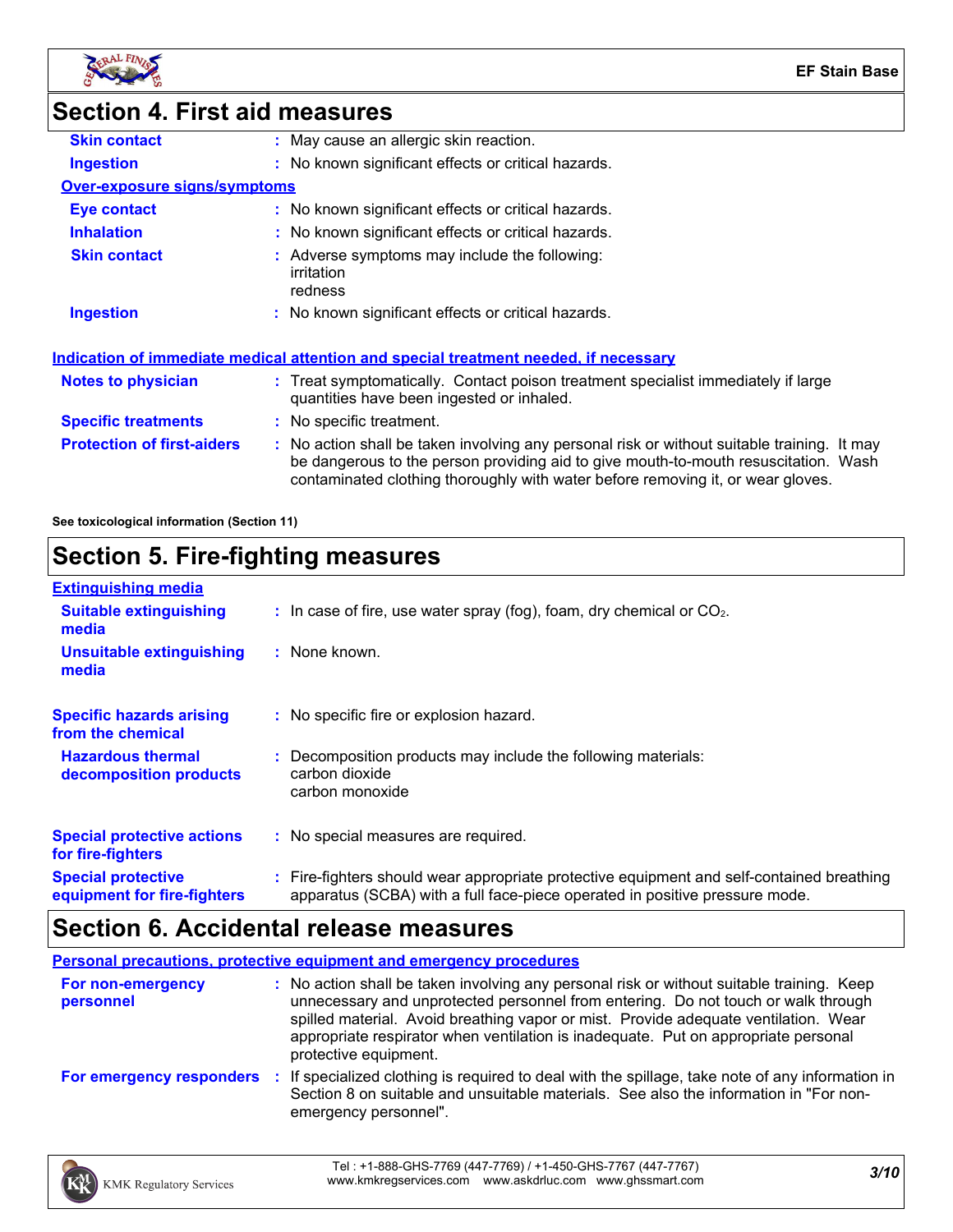

### **Section 6. Accidental release measures**

| <b>Environmental precautions</b>                             | : Avoid dispersal of spilled material and runoff and contact with soil, waterways, drains<br>and sewers. Inform the relevant authorities if the product has caused environmental<br>pollution (sewers, waterways, soil or air).                                                                                                                                                                                                                                                                                                                                                                                                                                                                              |
|--------------------------------------------------------------|--------------------------------------------------------------------------------------------------------------------------------------------------------------------------------------------------------------------------------------------------------------------------------------------------------------------------------------------------------------------------------------------------------------------------------------------------------------------------------------------------------------------------------------------------------------------------------------------------------------------------------------------------------------------------------------------------------------|
| <b>Methods and materials for containment and cleaning up</b> |                                                                                                                                                                                                                                                                                                                                                                                                                                                                                                                                                                                                                                                                                                              |
| <b>Small spill</b>                                           | : Stop leak if without risk. Move containers from spill area. Dilute with water and mop up<br>if water-soluble. Alternatively, or if water-insoluble, absorb with an inert dry material and<br>place in an appropriate waste disposal container. Dispose of via a licensed waste<br>disposal contractor.                                                                                                                                                                                                                                                                                                                                                                                                     |
| <b>Large spill</b>                                           | : Stop leak if without risk. Move containers from spill area. Approach release from<br>upwind. Prevent entry into sewers, water courses, basements or confined areas. Wash<br>spillages into an effluent treatment plant or proceed as follows. Contain and collect<br>spillage with non-combustible, absorbent material e.g. sand, earth, vermiculite or<br>diatomaceous earth and place in container for disposal according to local regulations<br>(see Section 13). Dispose of via a licensed waste disposal contractor. Contaminated<br>absorbent material may pose the same hazard as the spilled product. Note: see Section<br>1 for emergency contact information and Section 13 for waste disposal. |

### **Section 7. Handling and storage**

| <b>Precautions for safe handling</b>                                             |                                                                                                                                                                                                                                                                                                                                                                                                                                                                                                                              |
|----------------------------------------------------------------------------------|------------------------------------------------------------------------------------------------------------------------------------------------------------------------------------------------------------------------------------------------------------------------------------------------------------------------------------------------------------------------------------------------------------------------------------------------------------------------------------------------------------------------------|
| <b>Protective measures</b>                                                       | : Put on appropriate personal protective equipment (see Section 8). Persons with a<br>history of skin sensitization problems should not be employed in any process in which<br>this product is used. Do not get in eyes or on skin or clothing. Do not ingest. Avoid<br>breathing vapor or mist. Keep in the original container or an approved alternative made<br>from a compatible material, kept tightly closed when not in use. Empty containers retain<br>product residue and can be hazardous. Do not reuse container. |
| <b>Advice on general</b><br>occupational hygiene                                 | : Eating, drinking and smoking should be prohibited in areas where this material is<br>handled, stored and processed. Workers should wash hands and face before eating,<br>drinking and smoking. See also Section 8 for additional information on hygiene<br>measures.                                                                                                                                                                                                                                                       |
| <b>Conditions for safe storage,</b><br>including any<br><b>incompatibilities</b> | : Store in accordance with local regulations. Store in original container protected from<br>direct sunlight in a dry, cool and well-ventilated area, away from incompatible materials<br>(see Section 10) and food and drink. Keep container tightly closed and sealed until<br>ready for use. Containers that have been opened must be carefully resealed and kept<br>upright to prevent leakage. Do not store in unlabeled containers. Use appropriate<br>containment to avoid environmental contamination.                |

### **Section 8. Exposure controls/personal protection**

#### **Control parameters**

#### **Occupational exposure limits**

| <b>Ingredient name</b>                                               | <b>Exposure limits</b>              |
|----------------------------------------------------------------------|-------------------------------------|
| Propane-1,2-diol                                                     | AIHA WEEL (United States, 10/2011). |
| Reaction mass of: 5-Chloro-2-methyl-4-isothiazolin-3-one [EC no.     | TWA: $10 \text{ mg/m}^3$ 8 hours.   |
| 247-500-71 and 2-Methyl-2H-isothiazol-3-one [EC no. 220-239-6] (3:1) | None.                               |

| <b>Appropriate engineering</b><br><b>controls</b> | : Good general ventilation should be sufficient to control worker exposure to airborne<br>contaminants.                                                          |  |
|---------------------------------------------------|------------------------------------------------------------------------------------------------------------------------------------------------------------------|--|
| <b>Environmental exposure</b><br><b>controls</b>  | : Emissions from ventilation or work process equipment should be checked to ensure<br>they comply with the requirements of environmental protection legislation. |  |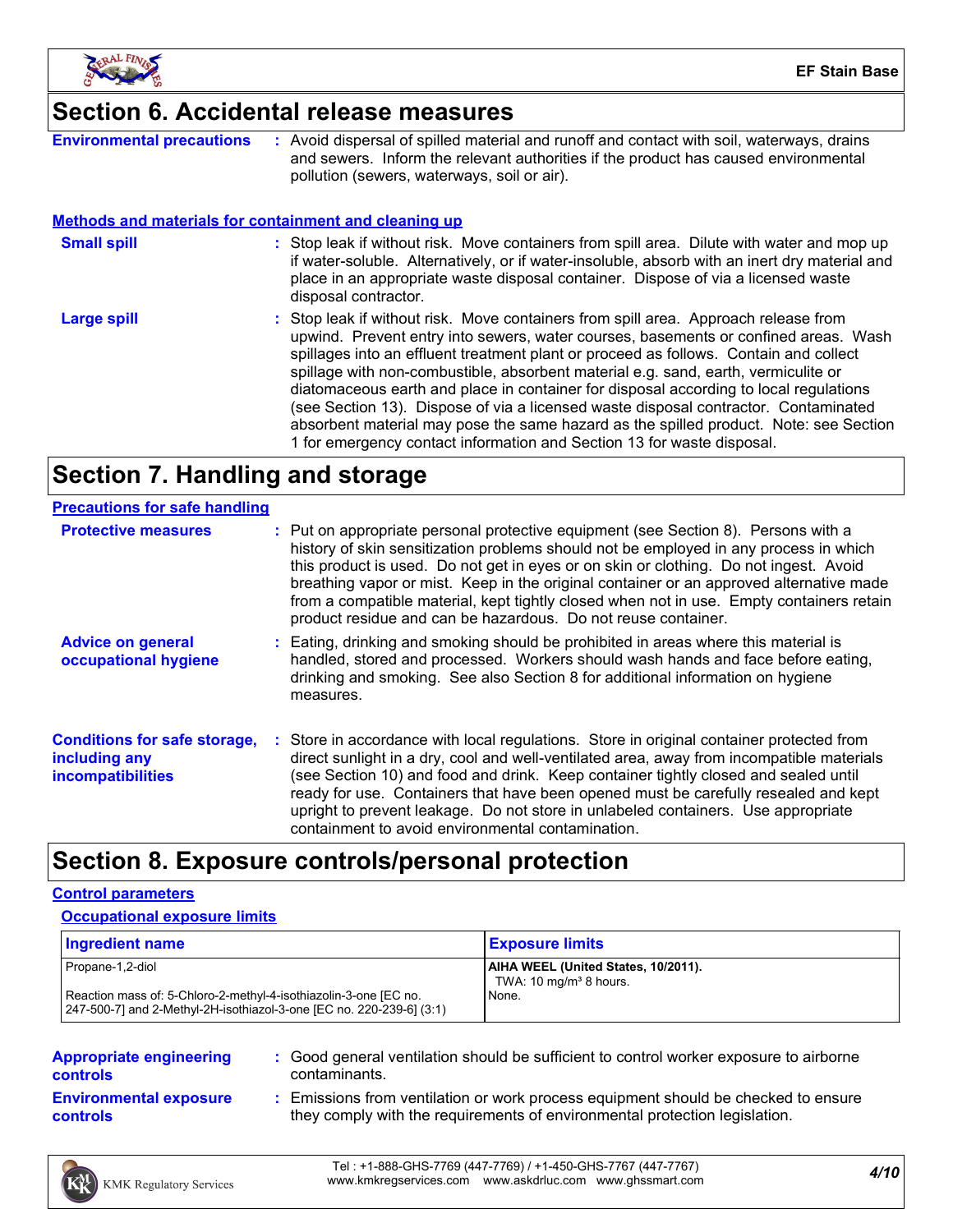

### **Section 8. Exposure controls/personal protection**

#### **Individual protection measures**

| <b>Hygiene measures</b>       | : Wash hands, forearms and face thoroughly after handling chemical products, before<br>eating, smoking and using the lavatory and at the end of the working period.<br>Appropriate techniques should be used to remove potentially contaminated clothing.<br>Contaminated work clothing should not be allowed out of the workplace. Wash<br>contaminated clothing before reusing. Ensure that eyewash stations and safety<br>showers are close to the workstation location.                                                                                                                                            |
|-------------------------------|------------------------------------------------------------------------------------------------------------------------------------------------------------------------------------------------------------------------------------------------------------------------------------------------------------------------------------------------------------------------------------------------------------------------------------------------------------------------------------------------------------------------------------------------------------------------------------------------------------------------|
| <b>Eye/face protection</b>    | : Safety eyewear complying with an approved standard should be used when a risk<br>assessment indicates this is necessary to avoid exposure to liquid splashes, mists,<br>gases or dusts. If contact is possible, the following protection should be worn, unless<br>the assessment indicates a higher degree of protection: safety glasses with side-shields.                                                                                                                                                                                                                                                         |
| <b>Skin protection</b>        |                                                                                                                                                                                                                                                                                                                                                                                                                                                                                                                                                                                                                        |
| <b>Hand protection</b>        | : Chemical-resistant, impervious gloves complying with an approved standard should be<br>worn at all times when handling chemical products if a risk assessment indicates this is<br>necessary. Considering the parameters specified by the glove manufacturer, check<br>during use that the gloves are still retaining their protective properties. It should be<br>noted that the time to breakthrough for any glove material may be different for different<br>glove manufacturers. In the case of mixtures, consisting of several substances, the<br>protection time of the gloves cannot be accurately estimated. |
| <b>Body protection</b>        | : Personal protective equipment for the body should be selected based on the task being<br>performed and the risks involved and should be approved by a specialist before<br>handling this product.                                                                                                                                                                                                                                                                                                                                                                                                                    |
| <b>Other skin protection</b>  | : Appropriate footwear and any additional skin protection measures should be selected<br>based on the task being performed and the risks involved and should be approved by a<br>specialist before handling this product.                                                                                                                                                                                                                                                                                                                                                                                              |
| <b>Respiratory protection</b> | Based on the hazard and potential for exposure, select a respirator that meets the<br>appropriate standard or certification. Respirators must be used according to a<br>respiratory protection program to ensure proper fitting, training, and other important<br>aspects of use.                                                                                                                                                                                                                                                                                                                                      |

### **Section 9. Physical and chemical properties**

| <b>Appearance</b>                                 |                                                                        |
|---------------------------------------------------|------------------------------------------------------------------------|
| <b>Physical state</b>                             | : Liquid. [Paste.]                                                     |
| <b>Color</b>                                      | : White.                                                               |
| <b>Odor</b>                                       | $:$ Low.                                                               |
| <b>Odor threshold</b>                             | : Not available.                                                       |
| рH                                                | : Not available.                                                       |
| <b>Melting point</b>                              | : Not available.                                                       |
| <b>Boiling point</b>                              | : Not available.                                                       |
| <b>Flash point</b>                                | : Not available.                                                       |
| <b>Evaporation rate</b>                           | : Not available.                                                       |
| <b>Flammability (solid, gas)</b>                  | : Not available.                                                       |
| Lower and upper explosive<br>(flammable) limits   | : Not available.                                                       |
| <b>Vapor pressure</b>                             | : Not available.                                                       |
| <b>Vapor density</b>                              | : Not available.                                                       |
| <b>Relative density</b>                           | : 1.02                                                                 |
| <b>Solubility</b>                                 | : Easily soluble in the following materials: cold water and hot water. |
| <b>Partition coefficient: n-</b><br>octanol/water | : Not available.                                                       |



*5/10* Tel : +1-888-GHS-7769 (447-7769) / +1-450-GHS-7767 (447-7767) www.kmkregservices.com www.askdrluc.com www.ghssmart.com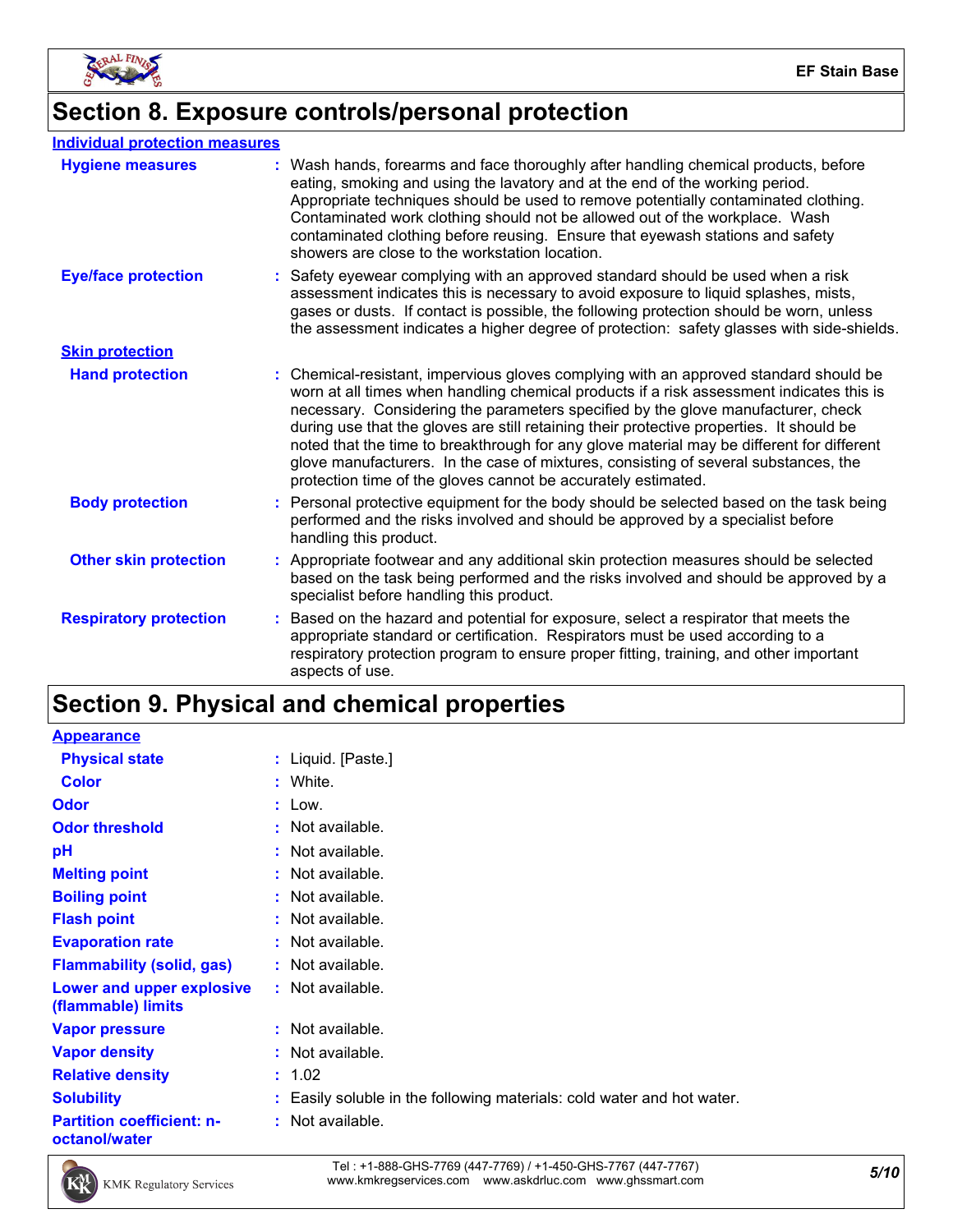

### **Section 9. Physical and chemical properties**

| <b>Auto-ignition temperature</b>                  | : Not available. |  |
|---------------------------------------------------|------------------|--|
| <b>Decomposition temperature : Not available.</b> |                  |  |
| <b>Viscosity</b>                                  | : Not available. |  |
| <b>VOC content</b>                                | : $204.621$ g/L  |  |

### **Section 10. Stability and reactivity**

| <b>Reactivity</b>                            | : No specific test data related to reactivity available for this product or its ingredients.              |
|----------------------------------------------|-----------------------------------------------------------------------------------------------------------|
| <b>Chemical stability</b>                    | : The product is stable.                                                                                  |
| <b>Possibility of hazardous</b><br>reactions | : Under normal conditions of storage and use, hazardous reactions will not occur.                         |
| <b>Conditions to avoid</b>                   | : Protect from freezing.                                                                                  |
| Incompatible materials                       | : Reactive or incompatible with the following materials: oxidizing materials.                             |
| <b>Hazardous decomposition</b><br>products   | : Under normal conditions of storage and use, hazardous decomposition products should<br>not be produced. |

### **Section 11. Toxicological information**

#### **Information on toxicological effects**

#### **Acute toxicity**

| <b>Product/ingredient name</b>                                                                                                                                                    | <b>Result</b>            | <b>Species</b>       | <b>Dose</b>                          | <b>Exposure</b> |
|-----------------------------------------------------------------------------------------------------------------------------------------------------------------------------------|--------------------------|----------------------|--------------------------------------|-----------------|
| Propane-1,2-diol<br>Reaction mass of: 5-Chloro-2-methyl- LD50 Oral<br>4-isothiazolin-3-one [EC no.<br>247-500-7] and 2-Methyl-2H-<br>isothiazol-3-one [EC no. 220-239-6]<br>(3:1) | LD50 Dermal<br>LD50 Oral | Rabbit<br>Rat<br>Rat | 20800 mg/kg<br>$20$ g/kg<br>53 mg/kg |                 |

#### **Irritation/Corrosion**

| <b>Product/ingredient name</b> | <b>Result</b>        | <b>Species</b> | <b>Score</b> | <b>Exposure</b>           | <b>Observation</b> |
|--------------------------------|----------------------|----------------|--------------|---------------------------|--------------------|
| Propane-1.2-diol               | Eves - Mild irritant | Rabbit         |              | 24 hours 500 mg $\vert$ - |                    |
|                                | Eves - Mild irritant | Rabbit         |              | $100 \text{ ma}$          |                    |

#### **Sensitization**

There is no data available.

#### **Mutagenicity**

There is no data available.

#### **Carcinogenicity**

There is no data available.

#### **Reproductive toxicity**

There is no data available.

#### **Teratogenicity**

There is no data available.

#### **Specific target organ toxicity (single exposure)**

There is no data available.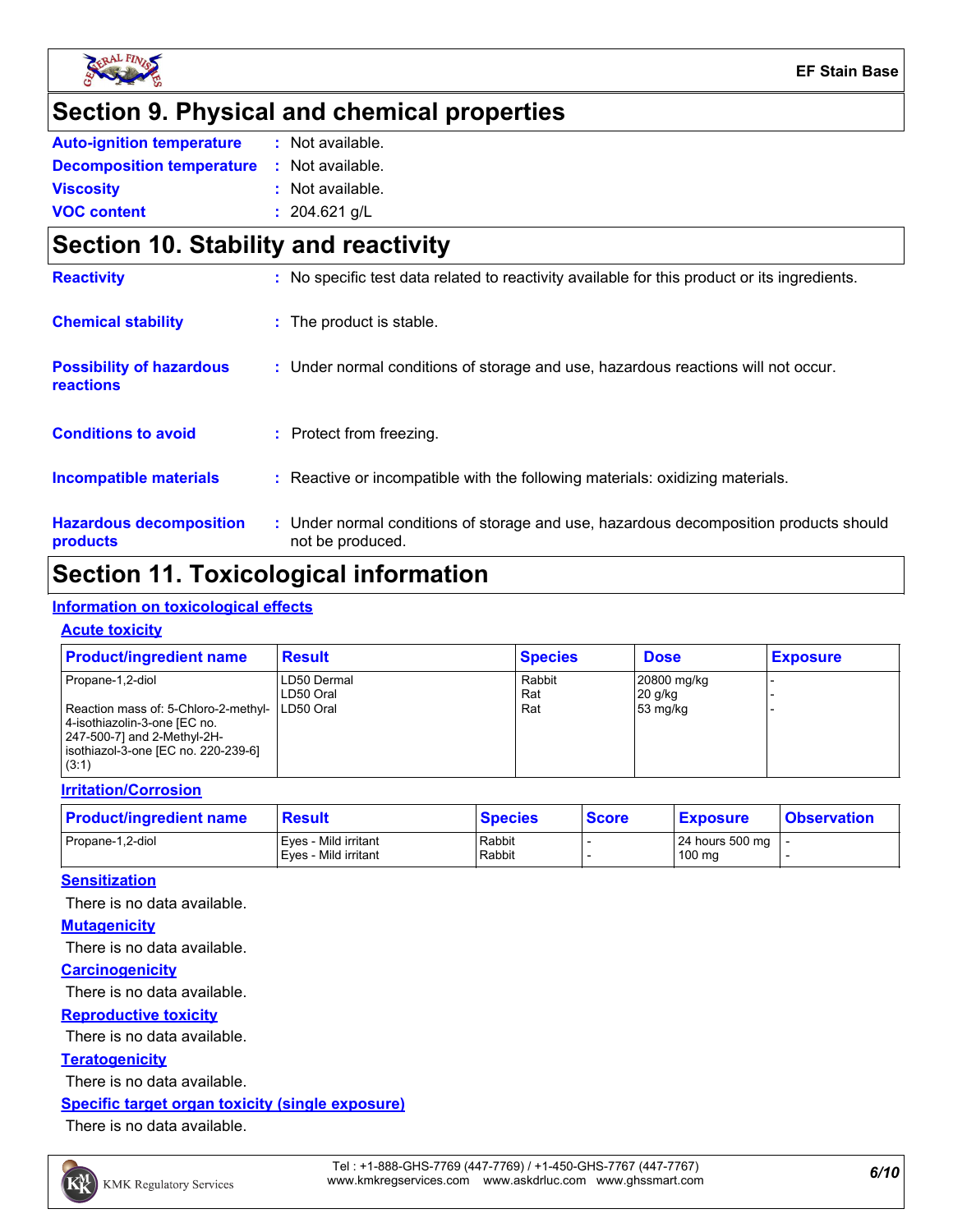

## **Section 11. Toxicological information**

| Specific target organ toxicity (repeated exposure) |
|----------------------------------------------------|
|----------------------------------------------------|

There is no data available.

#### **Aspiration hazard**

There is no data available.

| Information on the likely<br>routes of exposure | : Dermal contact. Eye contact. Inhalation. Ingestion. |
|-------------------------------------------------|-------------------------------------------------------|
| <b>Potential acute health effects</b>           |                                                       |
| <b>Eye contact</b>                              | : No known significant effects or critical hazards.   |
| <b>Inhalation</b>                               | : No known significant effects or critical hazards.   |
| <b>Skin contact</b>                             | : May cause an allergic skin reaction.                |
| <b>Ingestion</b>                                | : No known significant effects or critical hazards.   |

|                     | <b>Symptoms related to the physical, chemical and toxicological characteristics</b>      |
|---------------------|------------------------------------------------------------------------------------------|
| <b>Eye contact</b>  | : No known significant effects or critical hazards.                                      |
| <b>Inhalation</b>   | : No known significant effects or critical hazards.                                      |
| <b>Skin contact</b> | : Adverse symptoms may include the following:<br>irritation<br>redness                   |
| <b>Ingestion</b>    | : No known significant effects or critical hazards.                                      |
|                     | Delayed and immediate effects and also chronic effects from short and long term exposure |

|                                              | <u>Delayed and immediate enects and also chronic enects from short and fong term exposure</u>            |
|----------------------------------------------|----------------------------------------------------------------------------------------------------------|
| <b>Short term exposure</b>                   |                                                                                                          |
| <b>Potential immediate</b><br><b>effects</b> | : No known significant effects or critical hazards.                                                      |
| <b>Potential delayed effects</b>             | : No known significant effects or critical hazards.                                                      |
| <b>Long term exposure</b>                    |                                                                                                          |
| <b>Potential immediate</b><br><b>effects</b> | : No known significant effects or critical hazards.                                                      |
| <b>Potential delayed effects</b>             | : No known significant effects or critical hazards.                                                      |
| <b>Potential chronic health effects</b>      |                                                                                                          |
| <b>General</b>                               | : Once sensitized, a severe allergic reaction may occur when subsequently exposed to<br>very low levels. |
| <b>Carcinogenicity</b>                       | : No known significant effects or critical hazards.                                                      |
| <b>Mutagenicity</b>                          | : No known significant effects or critical hazards.                                                      |
| <b>Teratogenicity</b>                        | : No known significant effects or critical hazards.                                                      |
| <b>Developmental effects</b>                 | : No known significant effects or critical hazards.                                                      |
| <b>Fertility effects</b>                     | : No known significant effects or critical hazards.                                                      |

#### **Numerical measures of toxicity**

**Acute toxicity estimates**

There is no data available.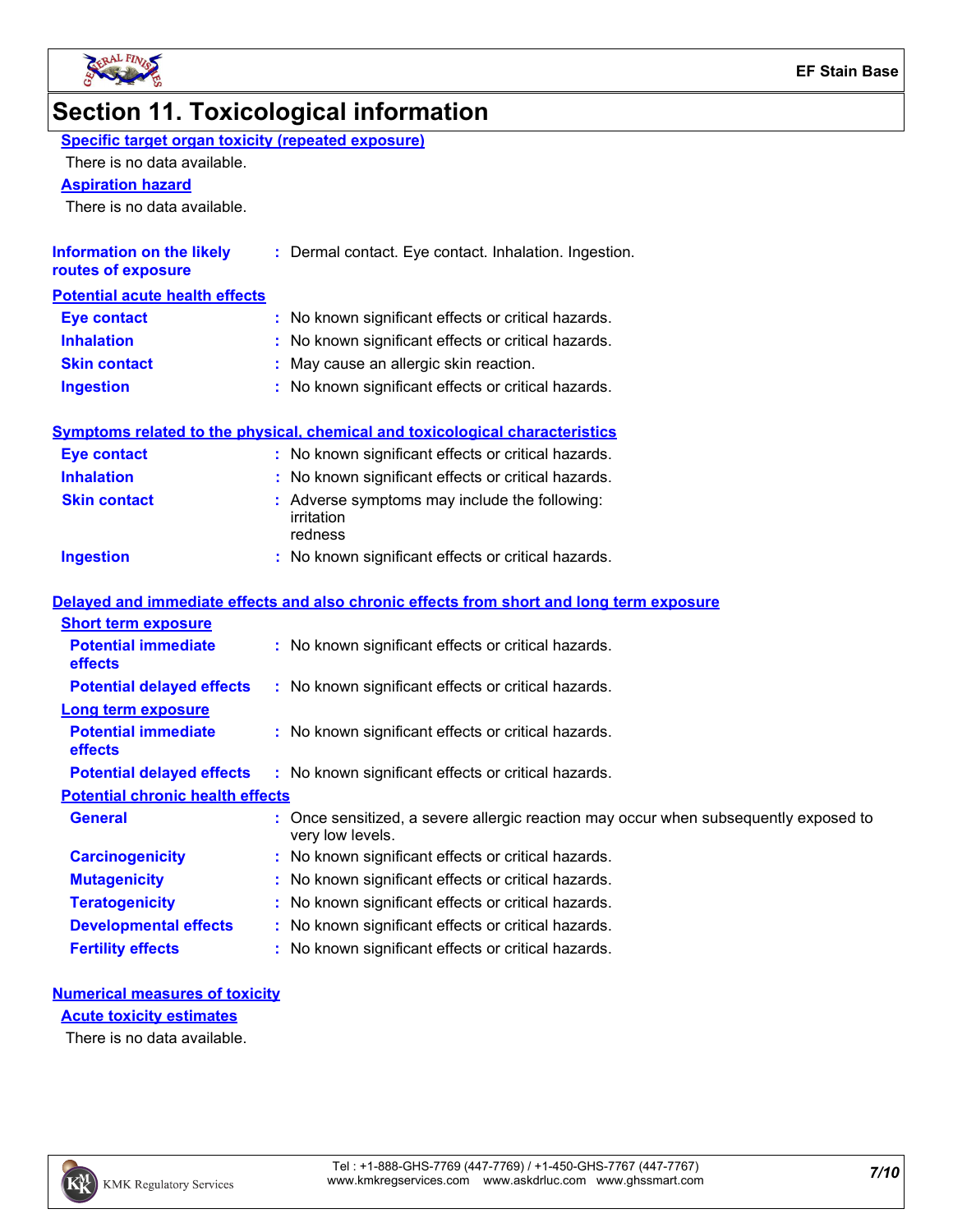

### **Section 12. Ecological information**

#### **Toxicity**

| <b>Product/ingredient name</b> | Result                              | <b>Species</b>                   | <b>Exposure</b> |
|--------------------------------|-------------------------------------|----------------------------------|-----------------|
| Propane-1,2-diol               | Acute EC50 >110 ppm Fresh water     | Daphnia - Daphnia magna          | 48 hours        |
|                                | Acute LC50 1020000 µg/L Fresh water | Crustaceans - Ceriodaphnia dubia | 48 hours        |
|                                | Acute LC50 710000 µg/L Fresh water  | Fish - Pimephales promelas       | 96 hours        |

#### **Persistence and degradability**

There is no data available.

#### **Bioaccumulative potential**

| <b>Product/ingredient name</b> | $\mathsf{LogP}_\mathsf{ow}$ | <b>BCF</b> | <b>Potential</b> |
|--------------------------------|-----------------------------|------------|------------------|
| Propane-1,2-diol               | $-1.07$                     |            | low              |

#### **Mobility in soil**

**Soil/water partition coefficient (KOC) :** Not available.

| <b>Other adverse effects</b> | ' No known significant effects or critical hazards. |  |
|------------------------------|-----------------------------------------------------|--|
|------------------------------|-----------------------------------------------------|--|

### **Section 13. Disposal considerations**

#### The generation of waste should be avoided or minimized wherever possible. Disposal of this product, solutions and any by-products should comply with the requirements of environmental protection and waste disposal legislation and any regional local authority requirements. Dispose of surplus and non-recyclable products via a licensed waste disposal contractor. Waste should not be disposed of untreated to the sewer unless fully compliant with the requirements of all authorities with jurisdiction. Waste packaging should be recycled. Incineration or landfill should only be considered when recycling is not feasible. This material and its container must be disposed of in a safe way. Care should be taken when handling empty containers that have not been cleaned or rinsed out. Empty containers or liners may retain some product residues. Avoid dispersal of spilled material and runoff and contact with soil, waterways, drains and sewers. **Disposal methods :**

### **Section 14. Transport information**

|                                      | <b>DOT Classification</b> | <b>IMDG</b>              | <b>IATA</b>    |
|--------------------------------------|---------------------------|--------------------------|----------------|
| <b>UN number</b>                     | Not regulated.            | Not regulated.           | Not regulated. |
| <b>UN proper</b><br>shipping name    |                           | $\overline{\phantom{a}}$ |                |
| <b>Transport</b><br>hazard class(es) |                           |                          |                |
| <b>Packing group</b>                 | $\blacksquare$            |                          |                |
| <b>Environmental</b><br>hazards      | No.                       | No.                      | No.            |
|                                      |                           |                          |                |

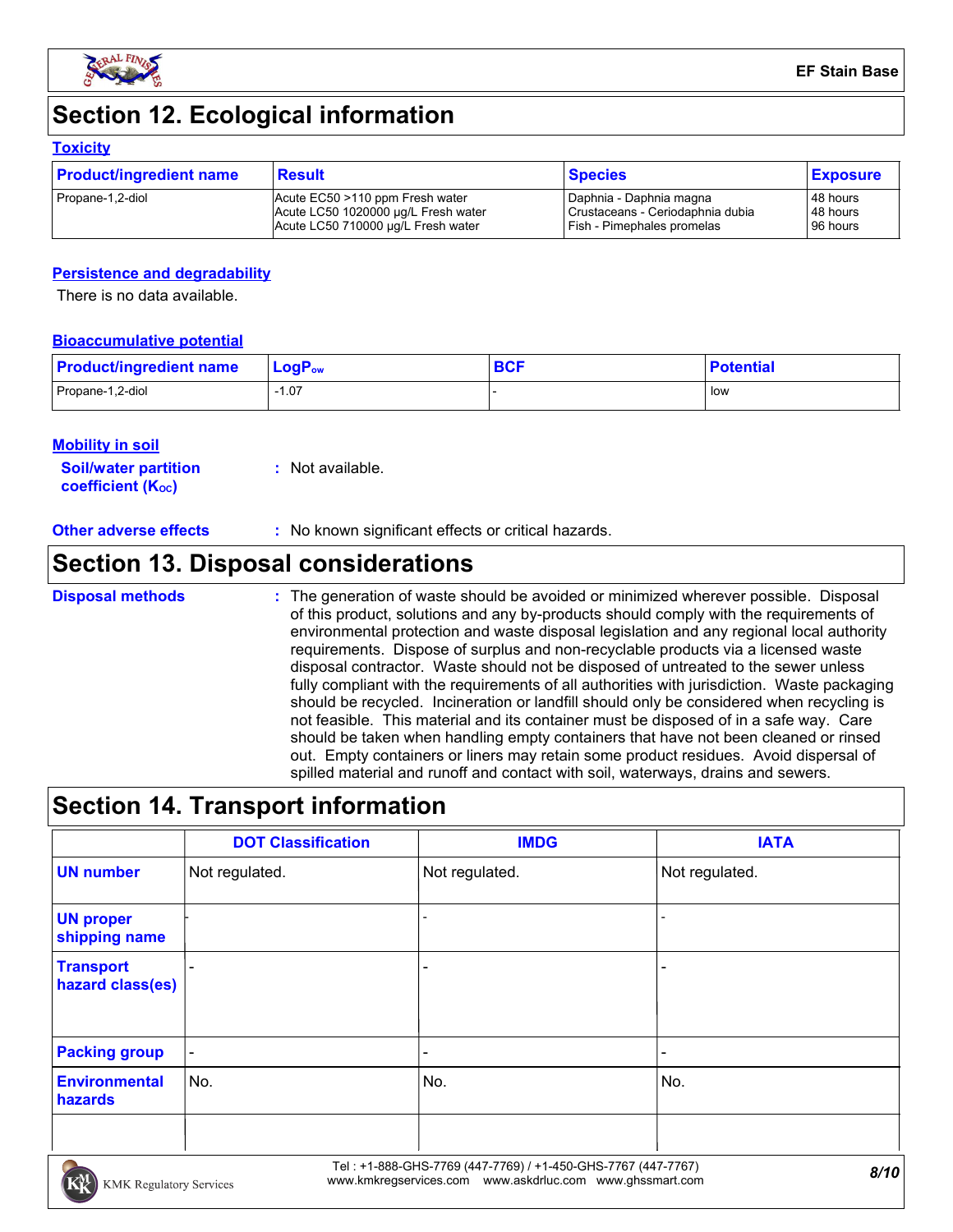

### **Section 14. Transport information**

**Additional information**

**AERG :** Not applicable.

#### **Special precautions for user Transport within user's premises:** always transport in closed containers that are **:** upright and secure. Ensure that persons transporting the product know what to do in the event of an accident or spillage.

### **Section 15. Regulatory information**

| <b>U.S. Federal regulations</b>                                                   | : TSCA 8(a) CDR Exempt/Partial exemption: Not determined<br>United States inventory (TSCA 8b): All components are listed or exempted.<br>Clean Water Act (CWA) 311: Propionic acid; Propylene oxide |
|-----------------------------------------------------------------------------------|-----------------------------------------------------------------------------------------------------------------------------------------------------------------------------------------------------|
| <b>Clean Air Act Section 112</b><br>(b) Hazardous Air<br><b>Pollutants (HAPs)</b> | : Listed                                                                                                                                                                                            |
| <b>Clean Air Act Section 602</b><br><b>Class I Substances</b>                     | : Not listed                                                                                                                                                                                        |
| <b>Clean Air Act Section 602</b><br><b>Class II Substances</b>                    | : Not listed                                                                                                                                                                                        |
| <b>DEA List I Chemicals</b>                                                       | : Not listed                                                                                                                                                                                        |

**(Precursor Chemicals) DEA List II Chemicals (Essential Chemicals) :** Not listed

#### **SARA 302/304**

**Composition/information on ingredients**

|                             |                  |              | <b>SARA 302 TPQ</b> |           | <b>SARA 304 RQ</b> |           |
|-----------------------------|------------------|--------------|---------------------|-----------|--------------------|-----------|
| <b>Name</b>                 | $\frac{9}{6}$    | <b>EHS</b>   | $($ (lbs)           | (gallons) | (lbs)              | (gallons) |
| Hydrazine<br>Ethylene oxide | < 0.001<br>< 0.1 | Yes.<br>Yes. | 1000<br>1000        | 119.9     | 10                 | 0.12      |
| Propylene oxide             | < 0.1            | Yes.         | 10000               | 1444.3    | 100                | 14.4      |

**SARA 304 RQ :** 3674309.2 lbs / 1668136.4 kg [432034.3 gal / 1635427.8 L]

#### **SARA 311/312**

**Classification :** Immediate (acute) health hazard

#### **Composition/information on ingredients**

| <b>Name</b>                                                                                                                                                            | $\frac{9}{6}$      | <b>Fire</b> | <b>Sudden</b><br>hazard release of<br><b>pressure</b> | <b>Reactive</b> | Immediate<br>(acute)<br>health<br>hazard | <b>Delayed</b><br>(chronic)<br>health<br>hazard |
|------------------------------------------------------------------------------------------------------------------------------------------------------------------------|--------------------|-------------|-------------------------------------------------------|-----------------|------------------------------------------|-------------------------------------------------|
| Propane-1,2-diol<br>Reaction mass of: 5-Chloro-2-methyl-<br>4-isothiazolin-3-one [EC no. 247-500-7]<br>and 2-Methyl-2H-isothiazol-3-one [EC no.<br>$[220-239-6]$ (3:1) | 1≥3 - ≤5<br>< 0.06 | No.<br>No.  | No.<br>No.                                            | No.<br>No.      | Yes.<br>Yes.                             | No.<br>No.                                      |

#### **SARA 313**

There is no data available.